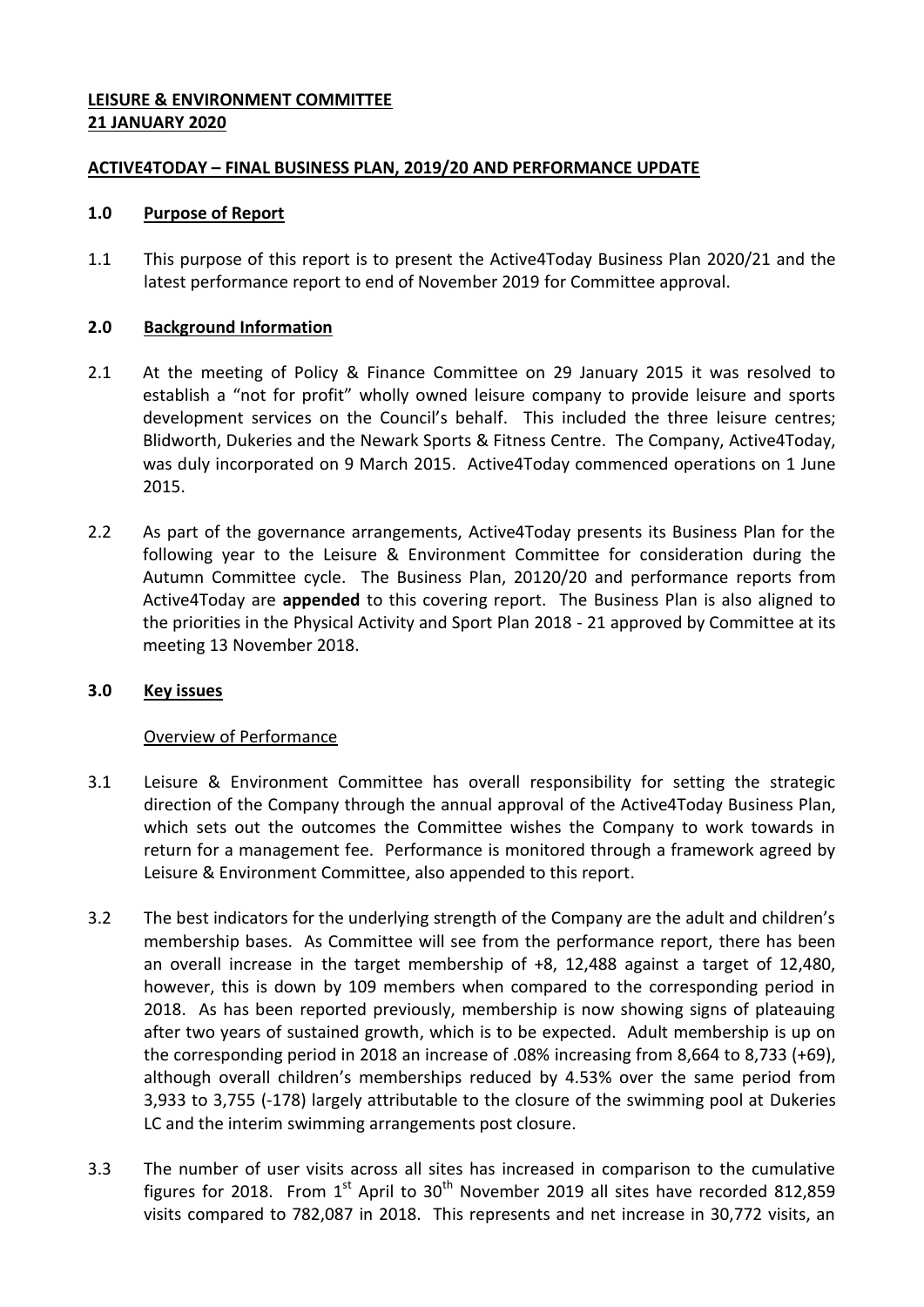increase of 3.03% and represents 96% against target to date. The annual target for users in 2019/20 is 1,275,000 and it is anticipated that the annual target will be achieved given the traditional growth in memberships in quarter 4 which is supported through promotional campaigns and New Year membership offers. The largest increase in users was delivered at Southwell Leisure Centre in part due to access control improvements.

- 3.4 The user visits for the 60+ age group is continuing to experience almost 12,000 visits per month across all sites. This provides a total number of user visits since  $1<sup>st</sup>$  April of 89,804; an increase of 9,720 on the same period last year, where usage was recorded as 80,084. Despite the membership base for children experiencing a slight decrease, the number of user visits for under 16's has seen an increase across all sites for the month of November, at 34,409. This represents an increase of 3,197 in comparison to the same period in 2018, where usage was recorded at 31,212. The cumulative number of junior membership visits from  $1<sup>st</sup>$  April 2019 to 30<sup>th</sup> November 2019 has been recorded as 269,647 compared to the 259,588 in 2018. This represents an increase of 10,059. The increase in recorded visits is because of the improved ICT infrastructure and the customers using the multiple course option, included within the children's Xperience programme e.g. a dryside and wetside course and holiday activities included in the Xperience 3 membership package.
- 3.5 The number of GP Referrals received from health care professionals between  $1<sup>st</sup>$  April and  $30<sup>th</sup>$  November 2019 has grown steadily to 334, an increase of 27 (+8.79%) on the same period in 2018. The range of providers that are referring to the centres is steadily increasing each month, through the work of the sports development team and the two new employees, which joined the Company recently. Importantly the number of individuals that subsequently joined the subsidised membership was 201, an increase in comparison to the same period last year of 36 (+21.82%).
- 3.6 Partnerships with other community sports facilities are also increasing. Members will be aware that A4T senior management have been supporting the development of the new sports hall at Barnby Road Academy, with a view to managing and administering the community bookings from January 2020. Officers have been contacting local clubs and groups to offer site visits in preparation for the building becoming available. A further update will be provided to members on this partnership, throughout 2020.
- 3.7 In terms of customer satisfaction, scores are recorded and measured through the fitness retention software, TRP and is used across all the leisure centres. The system randomly generates emails to approximately 30 customers per day and requests feedback on a number of items, including cleanliness, customer services and the journey to the facility e.g. parking, logging in, door access etc. The current performance to 30<sup>th</sup> November 2019 remains very similar, with an average of 47% across all sites, which is 2% higher than the national average of 45%. The score changes on a daily basis due to the nature of the software, however, for the purposes of reporting, the Company average the scores over a monthly period.

#### Financial Overview

3.8 Members will be aware that during January 2019, A4T were predicting a shortfall in their 2019/2020 budget of £75K. This was in the main due to increases in utilities, national insurance, pension contributions, real living wage and insurance. However, revisions have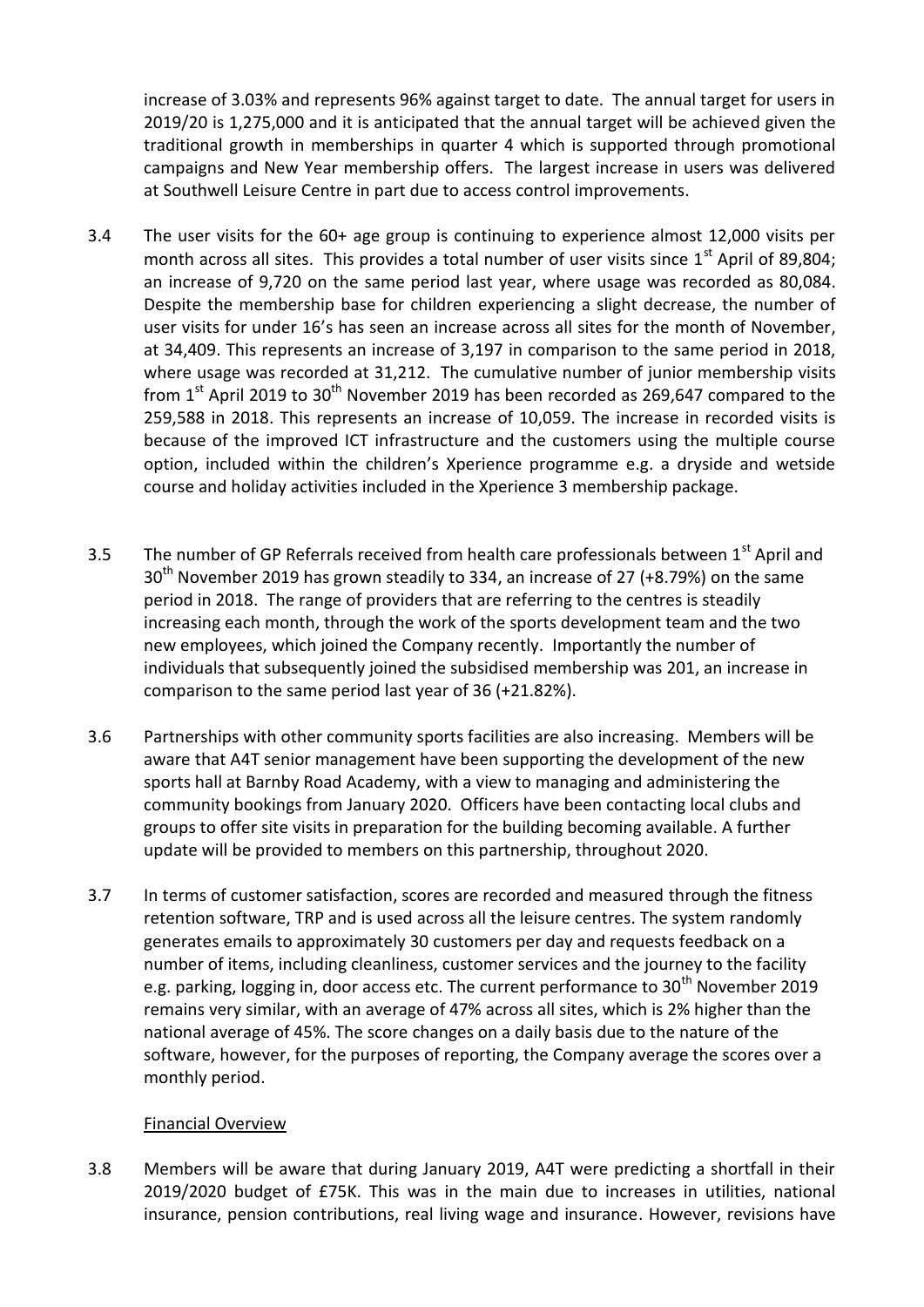been made to the budgets and savings have been identified across the company. These are mainly in staff vacancies to period 08 (November), a reduction in the marketing budget (as a result of the App development not taking place in 2019/20) and additional in year income streams at the Ollerton site from children's activities, not budgeted for in 2019/2020. At period 6 (September) the predicted shortfall for 2019/2020 had reduced to £22K and latest position, following further efficiencies and reductions in planned expenditure across a number of budget headings is a forecasted outturn deficit of £9.5K at year-end.

- 3.9 The reduction in this deficit is supporting the financial sustainability of the Company, which as Council members will be aware, is a key objective for Active4Today and the Council. It is anticipated that if the New Year is busy, the deficit identified above, can be reduced further with the target being a zero position, at year-end. The above position is currently based on receiving the second half of the management fee, currently held by the Council and as previously reported, if the outturn remains a deficit this could funded from an increased management fee from the council, or from the current A4T reserves and balances.
- 3.10 The situation regarding the proposed increases in NCC Pension Fund contributions is for member noting at this point in time. This issue is currently be challenged by the Company and further details will be shared with members when the situation is clarified. This issue is currently be addressed through the Quarterly Client/Contractor management meetings.

#### Business Plan, 2020/21

- 3.11 The Active4Today Business Plan, 2020/21 (Appendix III) is attached for Committee approval. Active4Today has identified a number of actions it is proposing to undertake with the aim of facilitating the delivery of the three outcomes the Committee set the Company up to achieve, namely: Healthy and Active Lifestyles, Accessible Facilities and Financial Viability.
- 3.12 There are 10 high-level aims and actions currently proposed for the business plan, which support the Council's Community Plan and the Physical Activity and Sport Plan 2018 to 2021, agreed with the committee in 2018. It now includes key performance indicators aligned to the recently approved and adopted Physical Activity and Sport Plan 2018 to 2021 (PA&SP) which has identified the need for focussed work in priority areas as detailed within the plan in terms of:
	- reduce childhood obesity in primary school aged children,
	- reduce levels of inactive people, and
	- National Statistics Socio Economic Classifications areas (NSEC 6-8).

The Company has already integrated a number of actions for each of the three objectives and sets out how it will work towards the delivery of those objectives through its programming and activities in 2020/21 and then thereafter as both plans evolve. This will encourage increased levels of participation in these groups and thereby contribute to improving health and wellbeing of these residents. Furthermore discussions around the specific performance criteria is still to take place with the Council and this is scheduled for January 2020, between A4T Board Members and NSDC Members. This supports the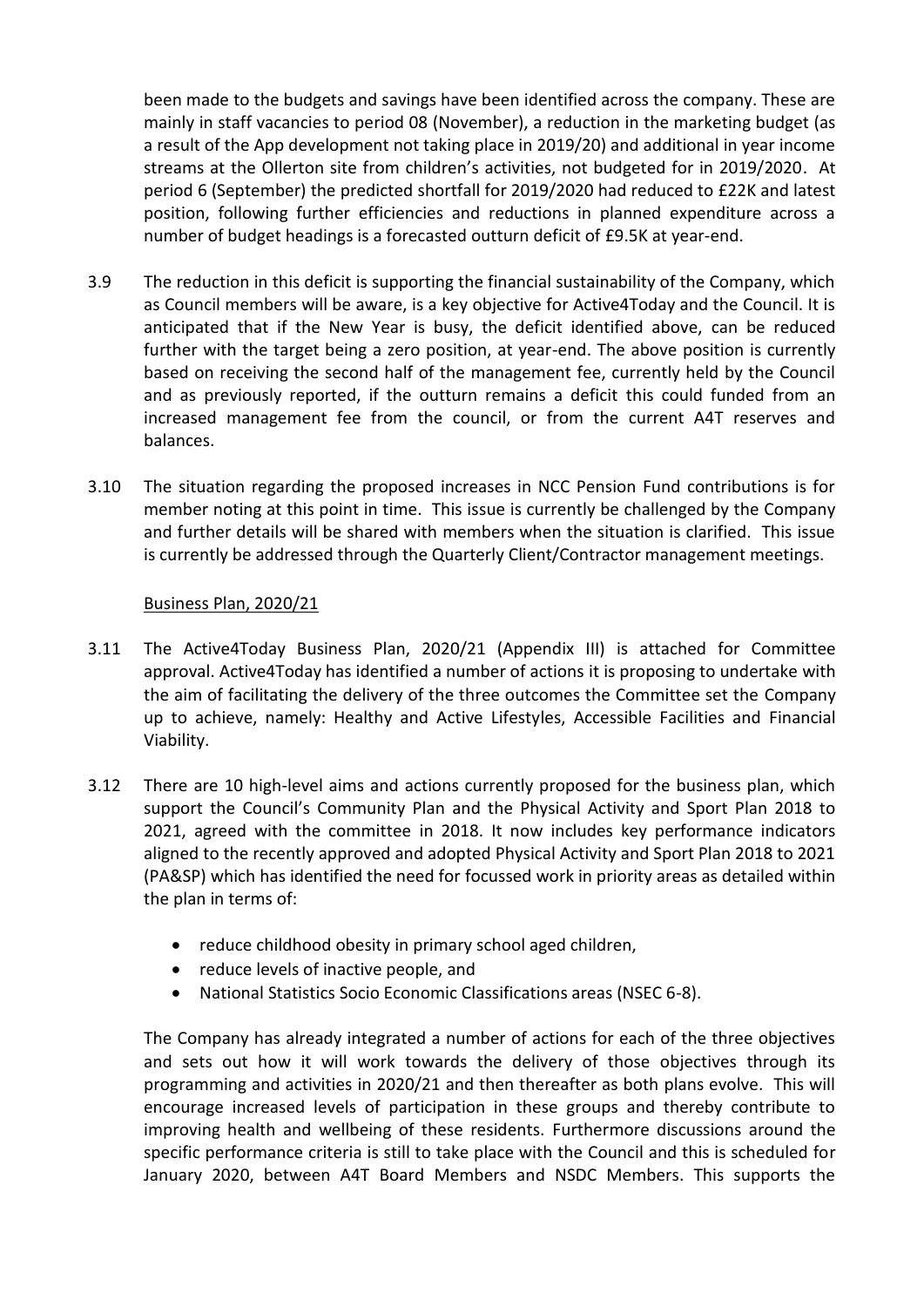changes proposed by the Council with regard to the governance of the Company and the identification of the roles and responsibilities of each organisation.

- 3.13 The business plan also takes into consideration the proposed delivery of a new swimming pool at the Dukeries Leisure Centre. The objectives for this area of work will focus on the development of community swimming and the implementation of the junior swimming pathway, through a wide an inclusive swimming programme, aimed at engaging the communities of Ollerton and the surrounding villages. It is envisaged that this exciting initiative will improve the financial sustainability of the Dukeries Leisure Centre through growing active participation in sport and physical activity in a priority area.
- 3.14 The budgeted management fee for 2020/21 is £121,220 and members will be advised at yearend 2020/21 whether a payment to the Company will be required based on the outturn position. This change in the governance arrangements was agreed by L&E and P&F Committees in November 2019. As mentioned above, and notwithstanding the latest outturn forecast the Council continues to hold 50% of the budgeted management fee for 2019/20 in abeyance pending the year-end outturn position. It is important to note however, that approval is requested, as per Recommendation C below, to enable an early payment of the management fee to the Company if required in order to assist both the Company and the Council in the preparation of their respective final accounts.
- 3.15 In relation to pricing, the Leisure & Environment Committee is required to approve changes to fees and charges. Members will be aware that a three year pricing policy was agreed at the 22 January 2019 L&E Committee however Active4Today is proposing changes to the pricing structure for pay and play activities as detailed in the pricing schedule contained within the Business Plan (page 7).

#### Southwell Leisure Centre Trust

- 3.16 In addition to paying a management fee to Active4Today to operate leisure and sports development services, the Council also pays a cash sum to the Company to provide strategic management support to Southwell Leisure Centre Trust, as well as 'donating' a number of central services such as human resources and ICT.
- 3.17 The total management fee payable to Active4Today for providing management support to Southwell Leisure Centre Trust in 2020/21 remains at £95,850. Southwell Leisure Centre Trust will contribute £15,000 and the remaining £80,850 will be contributed by the District Council and appropriate budget provision has been made for this.
- 3.18 Members are also reminded that discussions with the Trust are ongoing in respect of the centre's future management arrangements. These are linked to further capital investment proposals to increase and improve the fitness facilities for customers in order to create capacity to grow the membership base and improve the sustainability of the site and its leisure offer to the community.

#### **4.0 Equalities Implications**